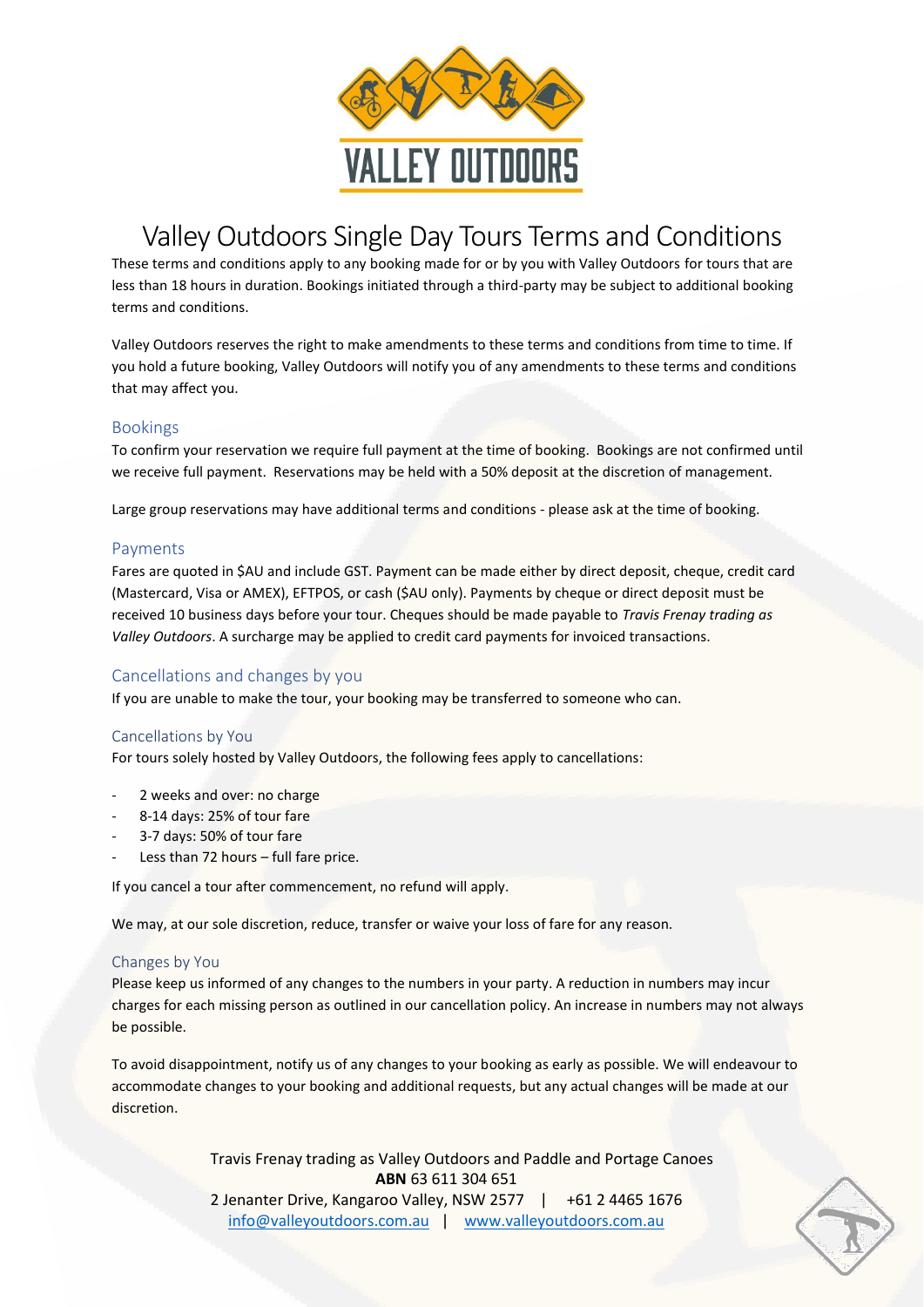

Any changes to tours may incur an administration fee of \$50.

#### No show or late arrival

Failure to show for a course, trip or activity will result in loss of tour fare. Late arrival for your tour may result in forfeiture of tour fare.

# Cancellations and changes by Valley Outdoors

From time to time, we may have to, and reserve the right to, cancel or vary tours (including but not limited to start and finish times, locations, pricing, inclusions, or itinerary). Valley Outdoors will reasonably endeavour to notify participants of any changes, variations, or cancellations.

In the event of any change, modification, cancellation, postponement or delay under this condition, you acknowledge that you will have no right to claim compensation for any injury, loss or damage or other additional expenses incurred by virtue of any change, modification, cancellation, postponement or delay.

### Poor Weather Policy

Our activities will normally operate in all but exceptional weather conditions. Rain, wind, cold and fog do not prevent us conducting our tours. Unless you hear from us, assume your tour is going ahead. If you do not attend or participate based on your own assessment of the weather - where Valley Outdoors has not cancelled the tour, and/or against our policy or advice – you will incur a cancellation fee under the terms set out above.

Valley Outdoors reserves the right to cancel, postpone or otherwise modify tours in the event of extreme weather (which may include, but is not limited to, heavy rain, high winds, dangerous water conditions, extremes of temperature, air quality, atmospheric hazards, or elevated fire risk).

Valley Outdoors will reasonably endeavour to notify participants of any necessary change, variation, or cancellation of your scheduled tour due to poor weather.

#### Itineraries and brochures

Itineraries and other details are published in good faith as statements of intention only and reasonable changes in the itinerary and related items may be made where deemed necessary or advisable by Valley Outdoors. The information contained in our brochures, itineraries, and internet sites are, to the best of our belief, correct at the date of publishing.

#### Minimum Numbers

Minimum customer numbers apply for some of our tours. Where sufficient numbers are not achieved, we reserve the right to cancel the tour or offer a suitable alternative tour (subject to a payment for any price difference at our discretion). Alternatively, you may be given the option to pay a surcharge and proceed with the tour as booked. We will inform you prior to your tour if minimum numbers are not achieved and if this surcharge will apply.

If this is not agreeable to you, then please see our Credit and Refund Policy.

Travis Frenay trading as Valley Outdoors and Paddle and Portage Canoes **ABN** 63 611 304 651 2 Jenanter Drive, Kangaroo Valley, NSW 2577 | +61 2 4465 1676 [info@valleyoutdoors.com.au](mailto:info@valleyoutdoors.com.au) | [www.valleyoutdoors.com.au](http://www.valleyoutdoors.com.au/)

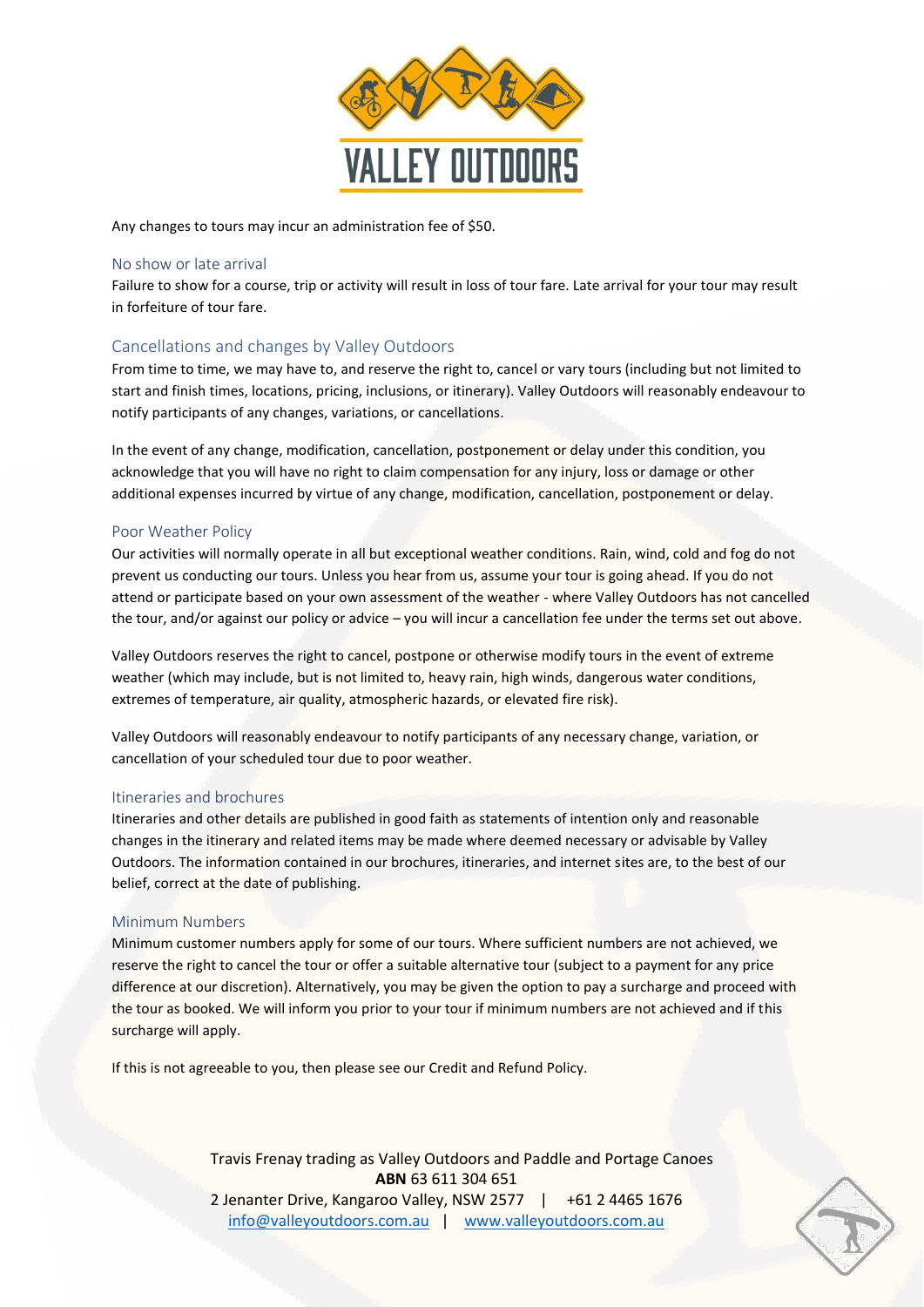

# Credit and Refund Policy

Participants whose tour is cancelled by Valley Outdoors for any reason (including but not limited to weather, venue closures, or illness of the tour operator) will normally be offered an alternative tour, or alternative dates for the tour, or a credit for a future tour. If this is not agreeable to you, you may request a refund.

The total amount of any refund is limited to the amount paid for the Tour.

If we cancel a tour after commencement, a partial refund may apply.

# Applicable to the Tour

### Minors

Participants under the age of 18 must have a tour waiver form completed by their parent or guardian. Participants under the age of 18 must be accompanied by a parent or guardian, except where prior arrangement has been made with management. Not all of our tours are appropriate or available for people under the age of 18. Please contact our office to confirm before booking.

# Conditions of travel

Participants must follow all reasonable directions relating to the safe conduct of the tour. Additionally, participants must wear suitable attire (including any issued personal protective equipment) for the expected weather conditions and the tour. Participants must follow all reasonable directions relating to the safe conduct of the Tour.

Valley Outdoors reserves the right in its absolute discretion to refuse any person the right to participate in a tour on safety, medical or fitness grounds.

#### Removal from Tours

We reserve the right to remove or deny access to anyone who, in our opinion, is under the influence of drugs or alcohol, is a hazard to themselves or others, likely to cause harm (to others, equipment, or the environment), abusive, incapable, unprepared, or acts in any way that may impact the safe conduct of the Tour.

We will not be liable for any additional expenses incurred due to the removal of a participant or a participant's non-participation. Participants who are removed from a tour forfeit their full tour fare.

# Accessibility and Inclusion

The Valley Outdoors is an inclusive business that aims to accommodate all participants. If you have any additional requirements, considerations, and specific needs, then please let us know at the time of booking so that we can ensure we are able to make reasonable adjustments and adopt strategies to allow your full participation in the tour. Requirements, considerations, and specific needs may relate to or include, but are not limited to, dietary requirements, disabilities, mobility challenges, hearing impairments, vision impairments, medical conditions, sensory processing challenges, regular medication requirements, cultural and, or faith considerations.

> Travis Frenay trading as Valley Outdoors and Paddle and Portage Canoes **ABN** 63 611 304 651 2 Jenanter Drive, Kangaroo Valley, NSW 2577 | +61 2 4465 1676 [info@valleyoutdoors.com.au](mailto:info@valleyoutdoors.com.au) | [www.valleyoutdoors.com.au](http://www.valleyoutdoors.com.au/)